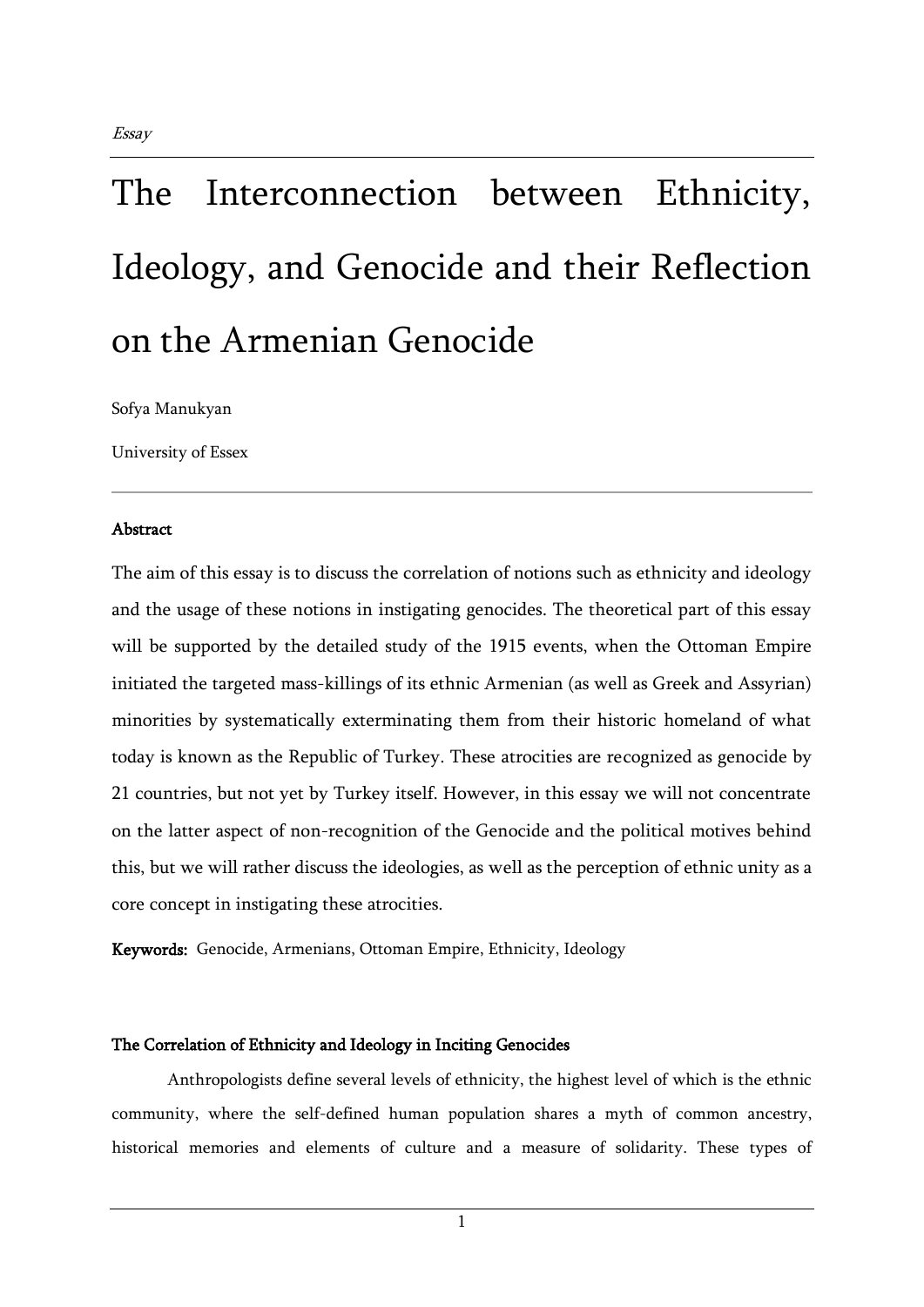communities have a clear conception of who they are and have a common ethno-history, often articulated in chronicles and epics (Smith, 2006, p. 172). This type of definition is also applied for diaspora ethnic communities such as the Armenians, Greeks, Jews, who retained a symbolic link with their ancestral homelands (Smith, 2006, p. 172).

Different factors play a role in the formation of ethnic consciousness. These include the interplay of culture and politics, a sense of common ancestry, long warfare between states, religion, certain codes of communication among populations sharing common elements of culture, as well as collective beliefs and shared attachments to landscapes, all of which contribute in their turn to the creation and preservation of national identity (Smith, 2006, p. 172). These ethnic attachments and perceptions often influence political action, i.e. the political elites use the above-mentioned factors for reaffirmation of the territorial, cultural and other types of claims of the particular ethnic group or nation (Smith, 2006, p. 172). As Malesevic states, ethnicity and 'nationess' have much more to do with ideology than identity (2006, p. 157). Explaining the connection between ethnicity and ideology, he stresses that collective cultural difference is more than the synonym for ethnicity or 'nationess', since when formulating an identity, a choice of certain practices or artifacts is made from the nearly unlimited repertoire that cultures provide, which according to Malesevic, is politically motivated: in other words, ethnicity and 'nationess' are not merely culturally bound, but politically motivated forms of social action, which, in turn, shifts the perception of ethnicity and nationality based on identity into concepts substantiated by ideology (2006, p. 157).

Describing the power of ideology in mobilizing people, Malesevic quotes Cohen, who stated that ethnicity is essentially a political phenomenon and traditional customs are used only as mechanisms for political alignment (2006, p. 166). Malesevic goes on explaining that the use of cultural or religious symbols is aimed at mobilizing large sectors of the population on ethnonational basis, so that when confronted with other groups, they perceive them as culturally different and thus threatening. Elites manage to ideologically articulate cultural difference as a political difference, which in its turn gives political meaning and significance to culture by politicizing its content (2006, p. 166). https://doi.org/10.5526/esj66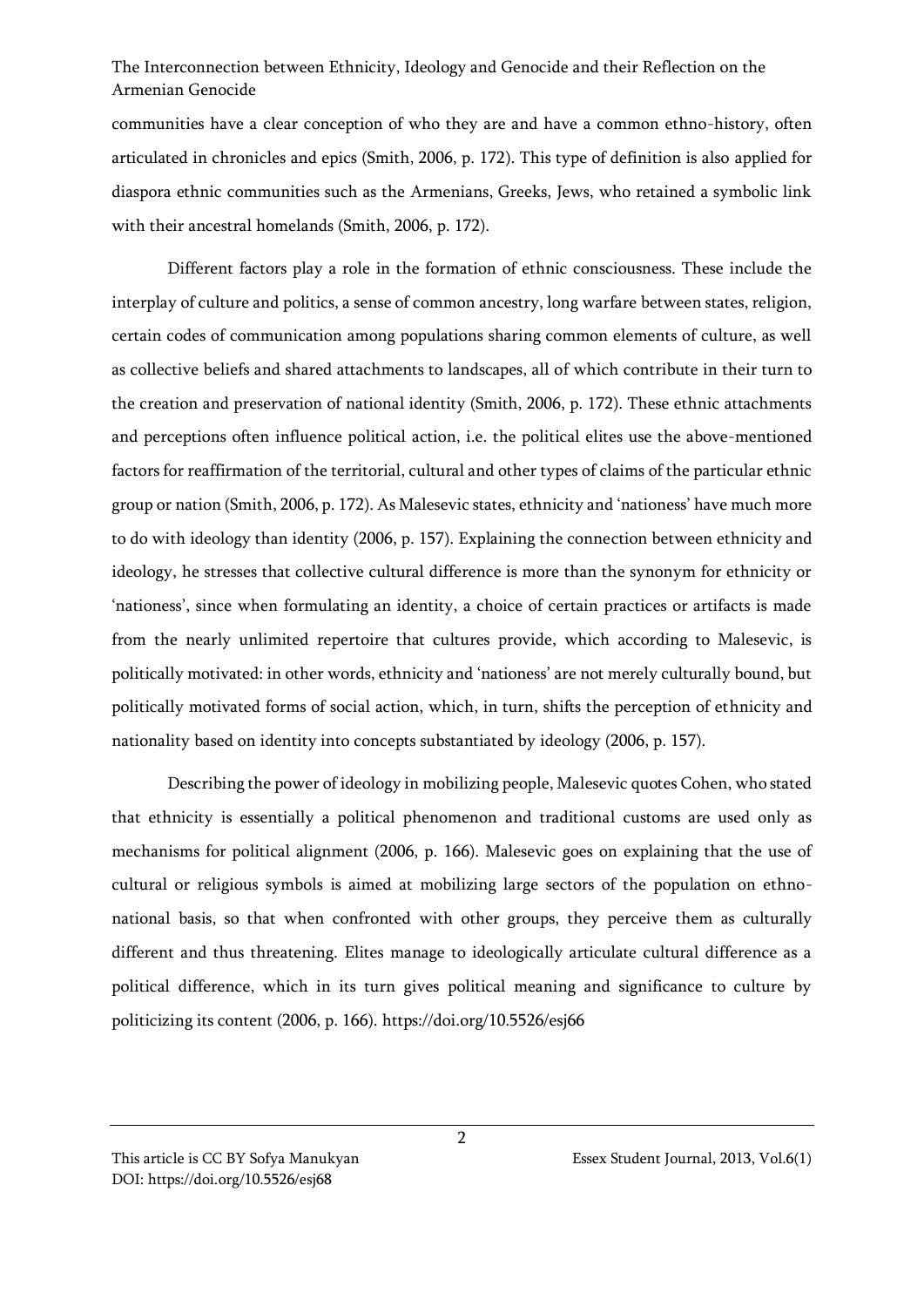As a result, nationalism is formed, which, as described by Gellner, creates the concept that the ruler should belong to the same ethnic group as the ruled (Conversi, 2006, p. 320). The opposite situation is thus a road leading to ethnic cleansing, forced assimilation, mass deportation and genocide, because claiming that the inhabitants of a specific constituency must have the same ethnic roots of its leaders is to give green light to mass expulsion and redrawing of boundaries to suit the group's genealogy (Conversi, 2006, p. 321). Gellner also points at ethno-political purity as a factor of nationalism, which is the symbol of most nationalist attempts to erase ethnic distinctiveness by homogenizing entire populations (Conversi, 2006, p. 321).

History has shown that the process of assimilation is made easier particularly when nationalist mobilizations are accompanied by state militarism (Conversi, 2006, p. 321). As such, the earliest occurrence of this form of assimilation was the Armenian genocide at the beginning of the 20<sup>th</sup> century, when Westernizing nationalism emerged as an influential force among the Turkish elites (Conversi, 2006, p. 321). As Conversi states, "the 1914-16 mass extermination campaigns were unprecedented by any humanly acceptable and recognizable standard", which occurred as a result of rapidly modernizing state structures, which in their turn, by imitating Western models, were trying to prevent the collapse of the empire (2006, p. 321).

Malesevic points out as well that ethnic cleansings have been the result of not only the birth of modern nation-states, but also of the processes of democratization, liberalization and modernization; "it was the arrival of modernity – and its most enduring creation, the Enlightenment inspired nation-state – which generated an environment for the systematic mass extermination of human beings" (Malesevic, 2006, p. 204). In such circumstances, the prevailing assumption is that achieving a new properly functioning state is only possible through a single standardized cultural idiom. When this cultural homogeneity is achieved gradually and slowly, even if it involves systematic mass scale bloodshed (which in a course of time becomes a forgotten historical episode), we accept it as something normal and natural, while when this same principle is applied suddenly in front of our eyes, without any restraints, we are shocked and disgusted by its savagery (as was the case with the Rwandan Genocide) (Malesevic, 2006, pp. 205-6). Thus, Malesevic concludes that the reasons for ethnic cleansing and genocide are not so much in the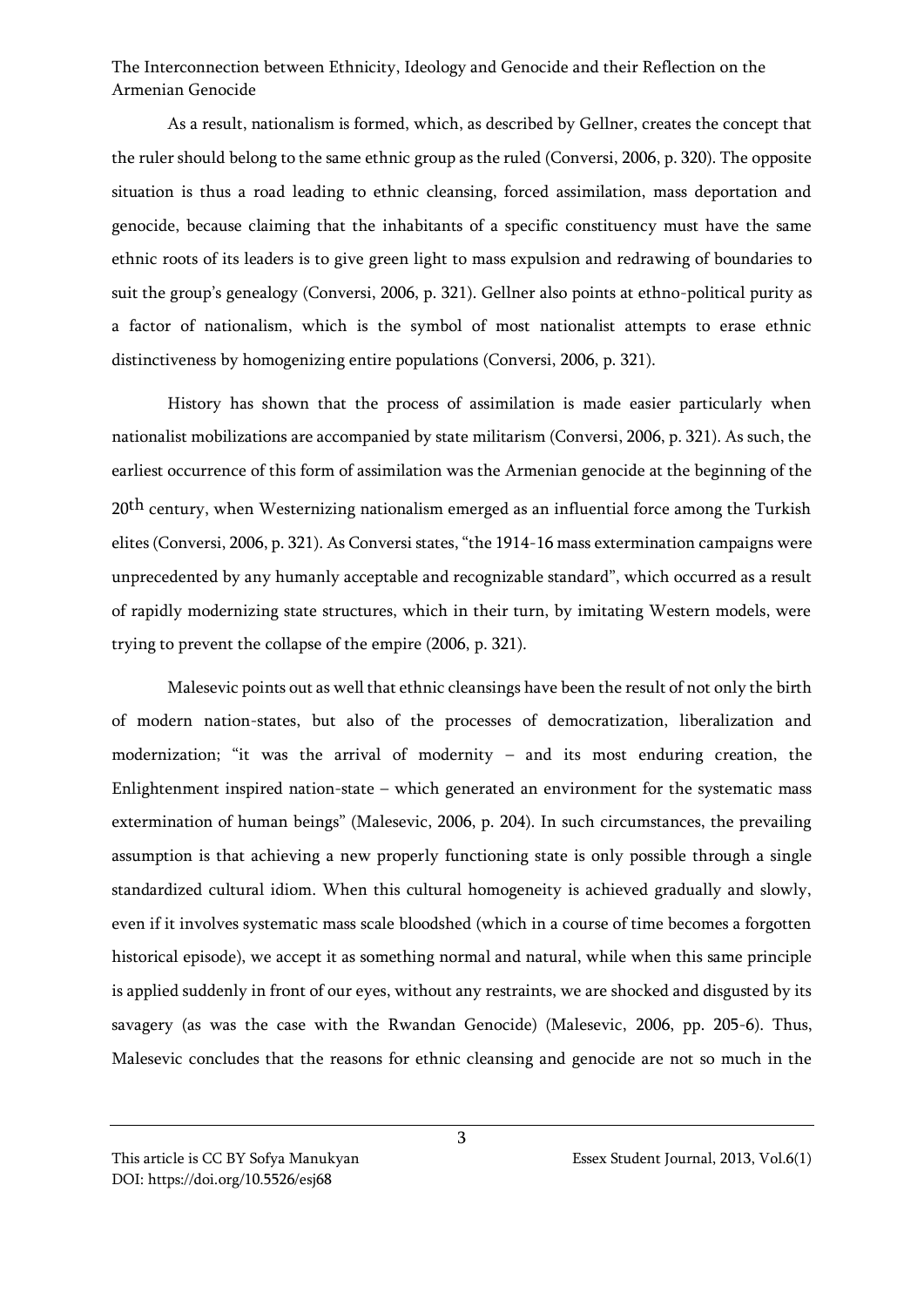authoritarian tradition or politics, or in the economic or technological backwardness, but in the idea of creating a modern nation-state, which eventually lays the foundation for all genocides (2006, p. 206).

In terms of analyzing the motives of systematic mass killing, Mann (2005) shows as well that the role of the state and the 'process of democratization' play a big role in justifying the crime by covering it with the pretence of modernity. He states that ethnic cleansing is most likely to happen where powerful representatives within two ethnic groups try to establish their rule over the same territory 'in the name of the people' (Mann, 2005, p. 33). However, the idea of modern and democratic rule in the people's name has often been misused and too often demos has been read as ethnos, while the project of democratization has been treated as ethnic homogenization (Mann, 2005, p. 33). Thus, as Mann notices, mass scale ethnic cleansing has been viewed as the 'dark side of democracy', and in such circumstances, genocide has been taken as something more likely to happen under the conditions of imperfect democratization (2005, p. 33).

As such, Malesevic concludes that the 1915 genocide of Armenians was not executed by an authoritarian Ottoman Empire, but by a multiethnic Empire, where the ideological incentive was created by secular and Western oriented Young Turks. Moreover, the actions were carried out neither in the name of Allah, nor for the sake of imperial Ottoman glory, but rather in the name of modernizing the ruling system and reviving the nation/state-building process (Malesevic, 2006, p. 208). Therefore, genocide can be related to factors such as interstate rivalry, government expansion, modernization or nation/state creation, while patriotism and nationalism are factors providing ideological and emotional grounds for carrying out the crime.

For understanding what ideological mechanisms were used in case of the Armenian Genocide and how they actually worked, we would need to have a more profound study in this area for better illustration of how the blend of such notions like ethnicity and ideology was applied in the case of the Armenian Genocide.

4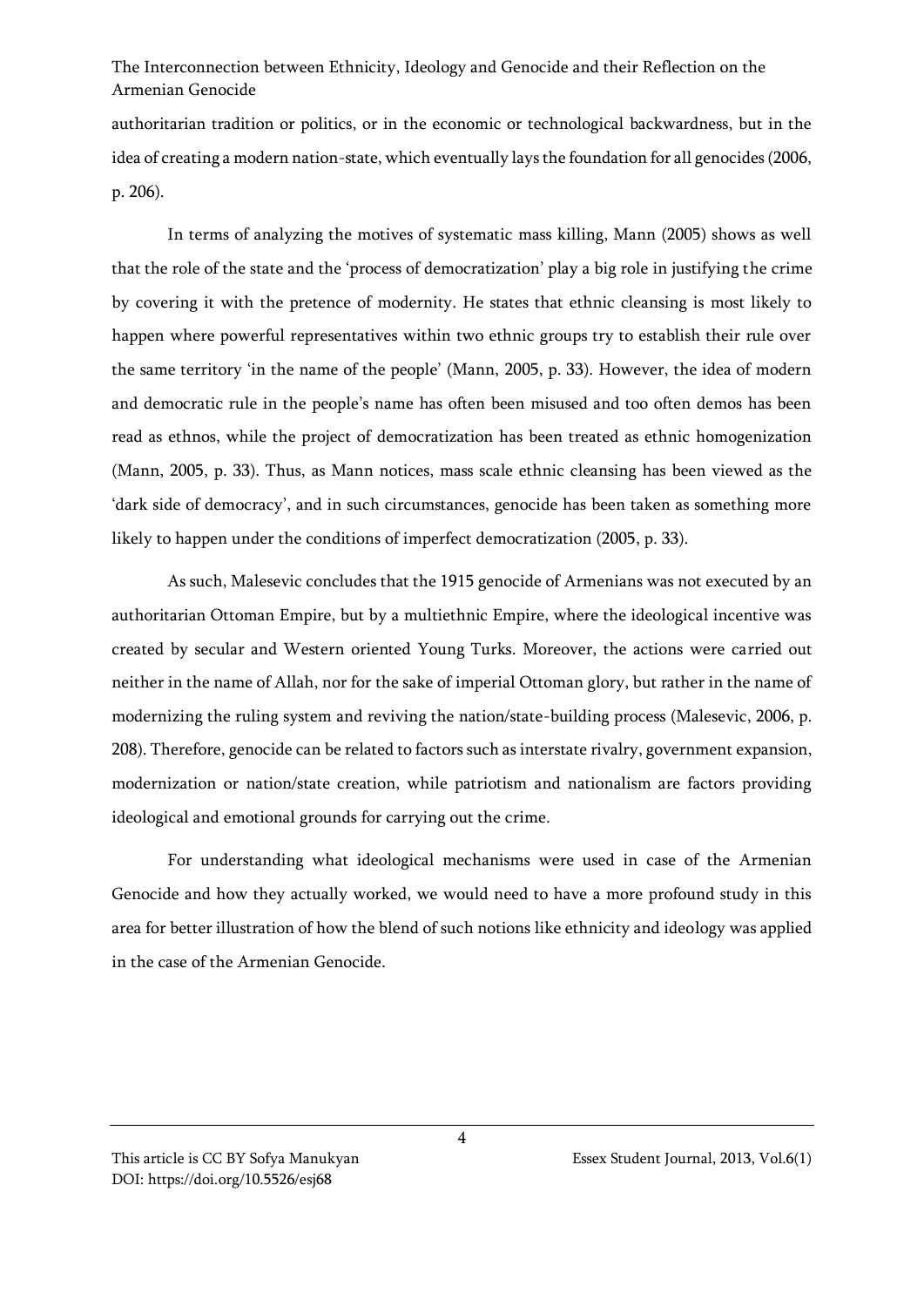## Transition from the Ottoman Empire to the Republic of Turkey: the Nation Building Process and the Fate of Ethnic Armenians in 1920s

During the nation-building process in the late 19<sup>th</sup> century, the urgency of forming collective identity appeared in Turkey in response to Western attempts to partition the Ottoman Empire, therefore the following question emerged - what collective character should unite the society for avoiding the collapse (Akcam, 2004, pp. 124-5)? As a response to this question, two main political movements emerged in the middle of the 19<sup>th</sup> century, one of which was 'progressive/reformers' and the other, 'reactionary/traditionalists'. Despite the differences between these two movements, the sides were united on one point – the need for creating some shared, homogenous elements which separated the 'us' from the 'them' (Akcam, 2004, p. 125).

As a result, The Union and Progress movement (CUP), which became a driving force in the political power in the Ottoman Empire of 1908, emerged as a movement aimed at creating a centralized and modern state where the fundamental condition of strong state building was the shared identity based on universal equality (Akcam, 2004, p. 125). While it was obvious that there was need to gather different religious-national groups of the Empire under one roof for creating this 'union of peoples', it was unclear what the shared moral values and cultural identity between the Empire's different communities should be, which would allow them to unite (Akcam, 2004, p. 126).

Eventually, a very classical approach in solving the problem of creating a shared identity imposed upon the modern state was applied, i.e. the principle of universal citizenship, which considered everyone as equal, combined with a cultural identity that could be defined as Ottomanism and which would be formed around the values of the dominant Muslim Turkish society (Akcam, 2004, p. 128).

For this purpose, the unionists planned to implement the policy of assimilation or Turkification of the Ottoman Empire, which occurred in several ways. One such way was staying far from political and social pluralism as the CUP was convinced that only by transforming the country into an ethnically homogenous core state with an ethnically homogenous population was the only acceptable model for the Ottoman Empire (Ungor, 2011, p. 293). As a result, actions were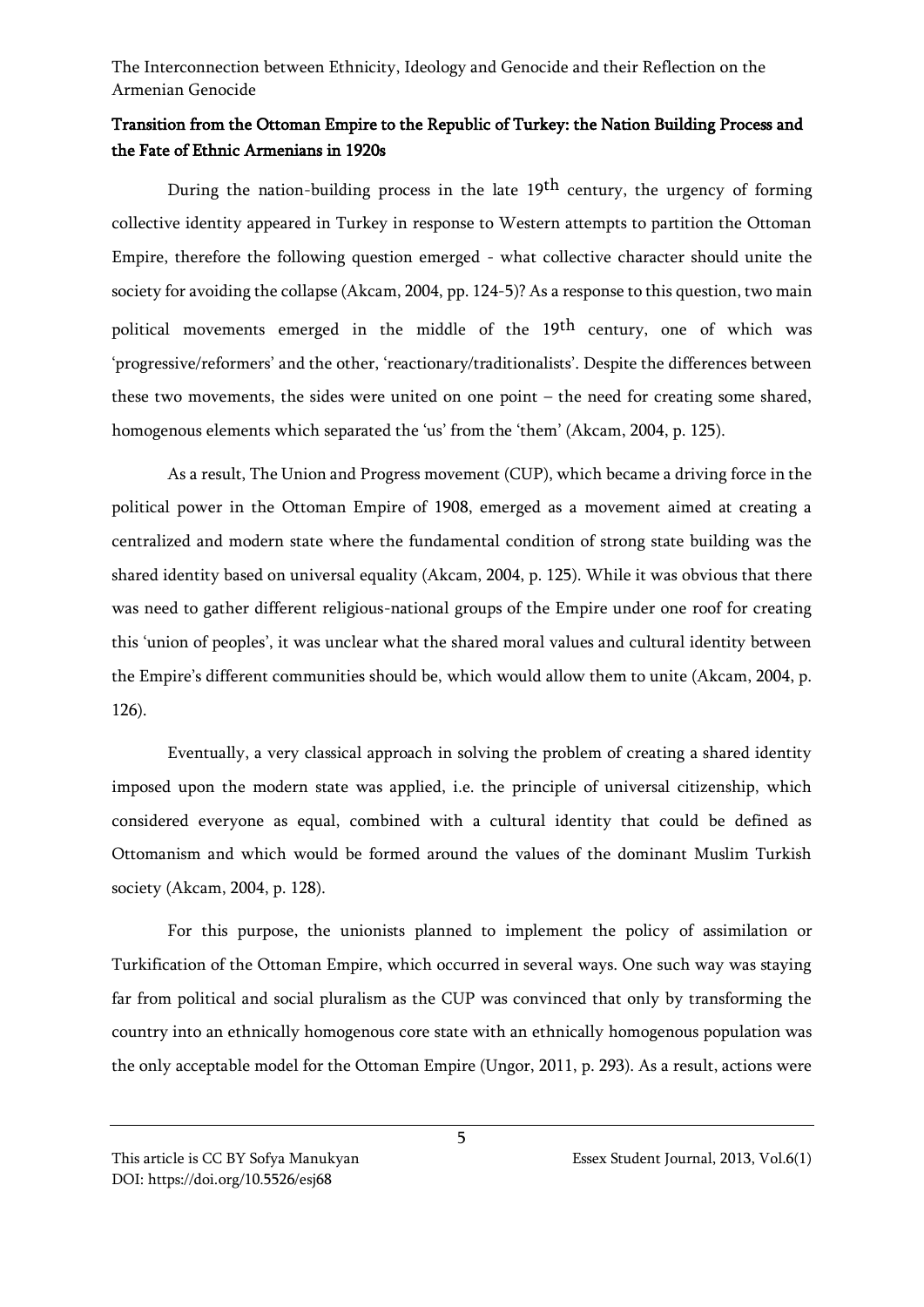carried out such as undertaking detailed ethnographic research on almost all the non-Turkish Ottoman peoples in order to facilitate the plans of ethnic 'restructuring' (Ungor, 2011, p. 293).

An extensive campaign of Turkification was launched in the summer of 1913, when the place names were changed in many parts of the country and all traces of non-Turkish cultures were wiped out; the process went as far as the 1960s and ended up in the alteration of tens of thousands of topographic names (Ungor, 2011, p. 296).

Another way was the deportation of the entire Armenian population from Anatolia, which occurred based on the order of compulsory deportation of all Armenians to Der Zor (desert in Syria). Any Muslim protecting an Armenian was to be hanged in front of his house, his house was to be burnt down and if such a Muslim held an office, he should have been removed from it and brought in front of the martial court (Ungor, 2011, p. 297). By the autumn of 1915, the Ottoman bureaucracy had depopulated most of the Armenian settlements, isolated or eliminated the Armenian community leaders, and was managing the expropriation and allocation of the remaining Armenian property to Muslims (Ungor, 2011, p. 298).

Aside from deportation, massacres were also taking place. One such massacre that took place in 1915 in Diyarbakir and was carried out by the governor of the town Resid Bey who, according to his own words, 'removed' 120,000 Armenians from his province, the majority of whom were massacred or died from exhaustion (Ungor, 2011, p. 137). The governor, taking the Social Darwinist idea of the need to kill collectively in order to survive collectively, justified the murders as follows:

Either they us, or we them. In this situation, I thought to myself: (...) either Armenians will liquidate the Turks, or the Turks will liquidate them! ... Faced with the necessity of having to choose I did not hesitate for long. (...) But I did not accomplish this deed either to satisfy my personal pride or to enrich myself. I had seen that the fatherland was about to be lost, therefore, I proceeded eyes closed and without consideration, convinced that I was acting for the welfare of the nation (Ungor, 2011, p. 137).

Such actions, made by this and other governors, supported the realization of the plan of centralization, full sovereignty and Turkification of Anatolia at the expense of the region's religious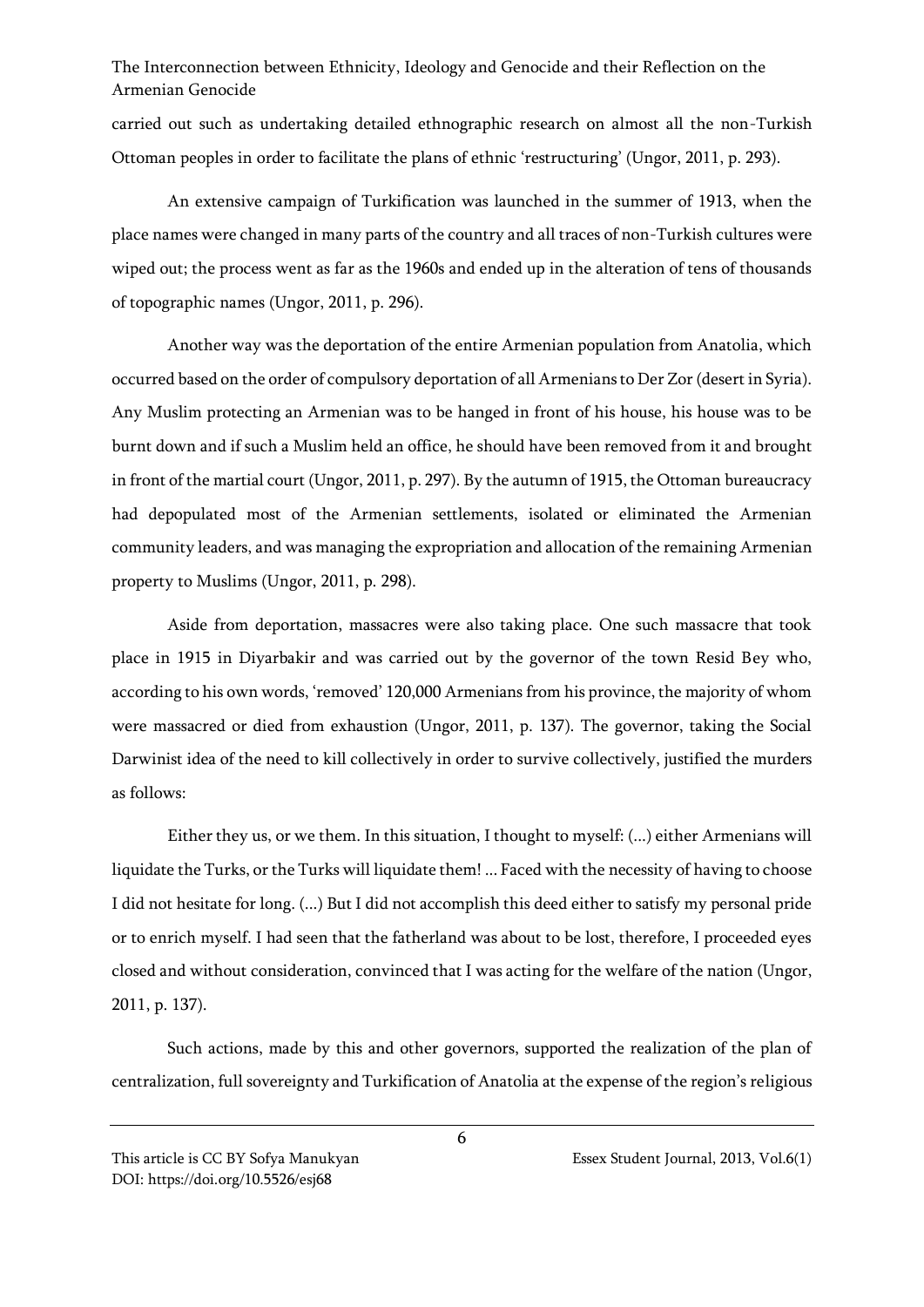and ethnic minorities. The First World War offered an opportunity to carry out these plans without attracting unnecessary attention.

However, not all governors were carrying out the order this eagerly. During the testimonies given before various sessions of the Unionists' trials in the courts-martial, former Ankara governor explained his removal thus: "I acted as if I did not understand the orders concerning the deportation of Armenians that I received from the interior minister in Istanbul. [...] [When] Atif Bey arrived... He orally relayed to me the order regarding the killing and annihilation of Armenians. I told him 'No, Atif Bey, I am the governor, I'm not a bandit. I cannot do it. I will get up from the [governor's] chair and you can come and do it.'" (Akcam, 2012, p. 195).

In addition to the provincial and district officials who lost their positions, other local officials lost their lives. Huseyin Nesimi, the senior administrator of Lice County, refused to carry out the order to massacre his Armenian residents. He first demanded to receive a written order to this effect. He was soon removed from his position, summoned to Diyarbekir, and murdered on the way. As his son recalls, the order to dismiss state officials came from Diyarbekir governor Dr. Resid Bey, and he names several other provincial and district heads who shared a similar fate. In order to carry out the annihilation of the Armenians, the younger Nesimi explains, "it was unavoidable that the administrative cadre that was likely to oppose [such a measure] would have to be removed. For this reason (...) it appeared necessary to eliminate the aforementioned persons" (Akcam, 2012, p. 196).

Armenians, however, were not the only ethnic group on the list. Kurds were also condemned to mass deportation. They were deported from East Anatolia to Western Anatolia and, according to the official correspondence, they were to undergo assimilation and rapid linguistic Turkification (Ungor, 2011, p. 298). The removal of Kurds from Eastern Turkey was accompanied by forced assimilation. In 1928, the Turkish nationalist Tekin Alp published a manifesto entitled 'Turkification', in which he argued that the rapid cultural homogenization of Turkey could only be accomplished by Turkifying the minorities by force: methods of forced integration included assuming Turkish names, speaking only Turkish, extinguishing non-Turkish collective identities, and socializing with Turks (Ungor, 2011, p. 303).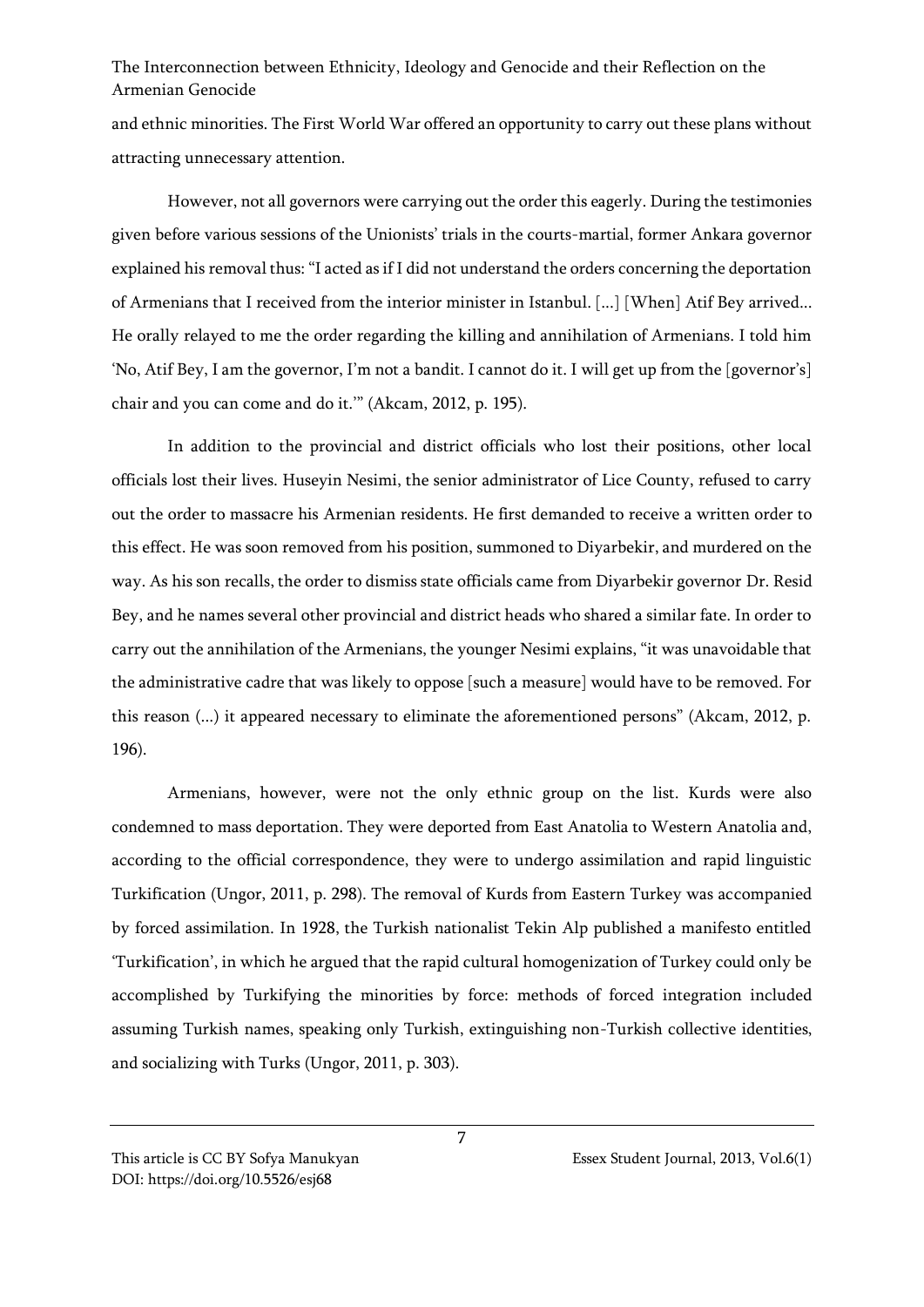As a result, in 1928, the Kemalist government initiated campaign titled "Citizen, Speak Turkish!"; in 1930, a secret order was issued regarding the fate of the deportees in that they were to be "made Turkish in languages, traditions and desires"; in 1934, the Surname Law homogenized all family names into a Turkish melting pot (Ungor, 2011, p. 303).

The significant component of Turkification was also making the use of Turkish language compulsory in all state organs and schools, as well as forcing the businesses owned or operated by non-Muslims using Turkish in all their corporate transactions. While the first step was aimed at cultural and linguistic homogenization, the second step aimed at establishing and enriching the 'national economy' through seizing the wealth of non- Muslims (Ungor, 2011, p. 296). Finally, removal of these events from people's memory was also an important method of Turkification. For every region in Eastern Anatolia, local official historians produced volumes of history books, where the fact of the genocide was silenced and all ethnic minorities were named as Turks (Ungor, 2011, p. 304).

Through these steps, various ethnic and religious groups in the Ottoman Empire and then in the Turkish Republic were expelled and destroyed through the continuous processes of ethnic cleansing in the period of 1878 - 1945. The re-conceptualization of Turkish history in the first half of the twentieth century took place through deportation, expulsion and assimilation. First, there was the Armenian Genocide, then the expulsion of the Greeks, and finally the dissolution of the Kurds, which all led to homogenization of the society during the Young Turks' (CUP) era. It was these Young Turks that were united around CUP's ideological projects who shaped the policies of state/nation formation and the political and ethnic map of Turkey (Ungor, 2011, pp. 304-5).

#### Ideological Grounds

The fall of the Ottoman Empire gave birth to several ideologies aimed at preventing its total collapse: these were Ottomanism, Islamism, Westernism and Turkism. Despite the differences between them, the core of all of these ideologies was the expectation of continuing Turkish domination over other nations in the region (Akcam, 2004, p. 134). The uniting point among these different streams was not only the religious dominance of Muslims over non-Muslims, but also of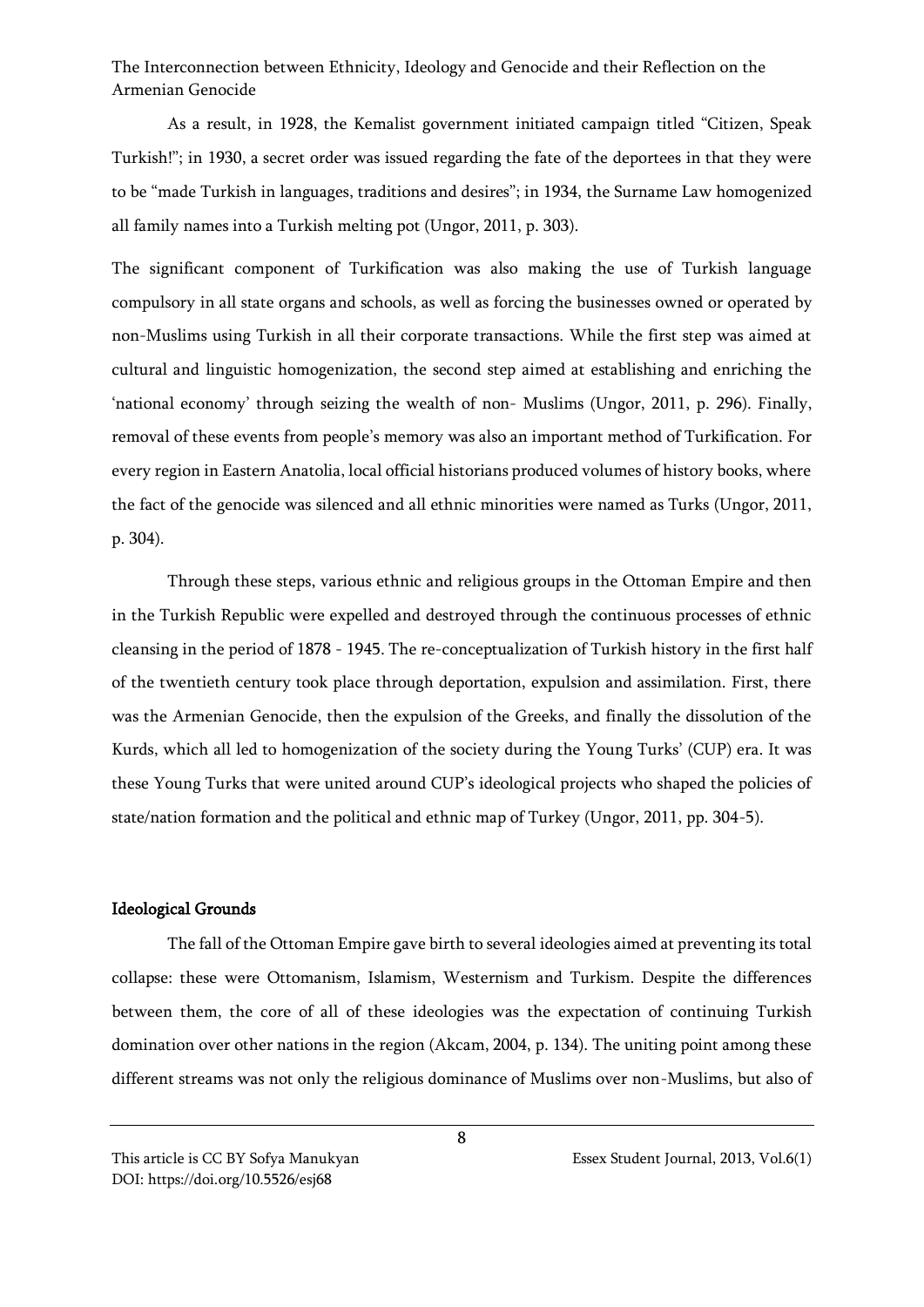the Turkish race over all other races. As such, different representatives of these streams agreed that in regards to their military, civilizing and political roles, the Turkish race was superior and more ancient than all the other races, which in turn privileged them over other races (Akcam, 2004, p. 135).

What the CUP later on did was simply borrow this ideology, claiming that in multinational constructs such as the Ottoman Empire, the domination of one nation/ethnos should be seen as normal. However, the CUP did not entirely reject other ideologies such as Islamism or Ottomanism, but instead applied them whenever occasion demanded (Akcam, 2004, p. 137). In the series of articles "Turkification, Islamification, Modernization" published in 1913, Ziya Gokalp, an influential figure in the formation of Turkish nationalism, argued that these ideologies should be understood as essentially saying the same thing, thus forming the necessary theoretical foundation for the CUP's pragmatism: "There has never been a contradiction between Turkism and Islam, because one possesses the character of nationalism, the other, of international unity (...) Turkism is simultaneously Islamism" (Akcam, 2004, p. 137).

When it was obvious that the idea of unity of different religious and ethnic groups was not possible, the attempts of establishing a new state on the foundation of Islam and Turkishness came to substitute previous ideology. For Gokalp, it was clear that a state that was not based on a shared consciousness could not survive, which eventually led to the creation of ideal nationhood and it was announced that nationalism had to be employed among Muslims (Akcam, 2004, p. 138). For achieving political unity, Gokalp suggested to follow a German model of 'cultural unity, economic unity and political unity', where economic unity could be achieved through common national consciousness. This, in turn, drew the focus on the ethnic dimension of the economy, because the national economy could be realized through ethnic uniformity: Accordingly, the idea was that there must be a division of labor based on one ethnic group, which has shared moral values (Akcam, 2004, p. 139).

As a result, the portrayal of non-Muslims as responsible for the disasters that had befallen the Empire started. The idea that the survival of Turkey was greatly depending on the decrease of the amount of 'foreigners' dominated in the society and oppression against non-Muslims became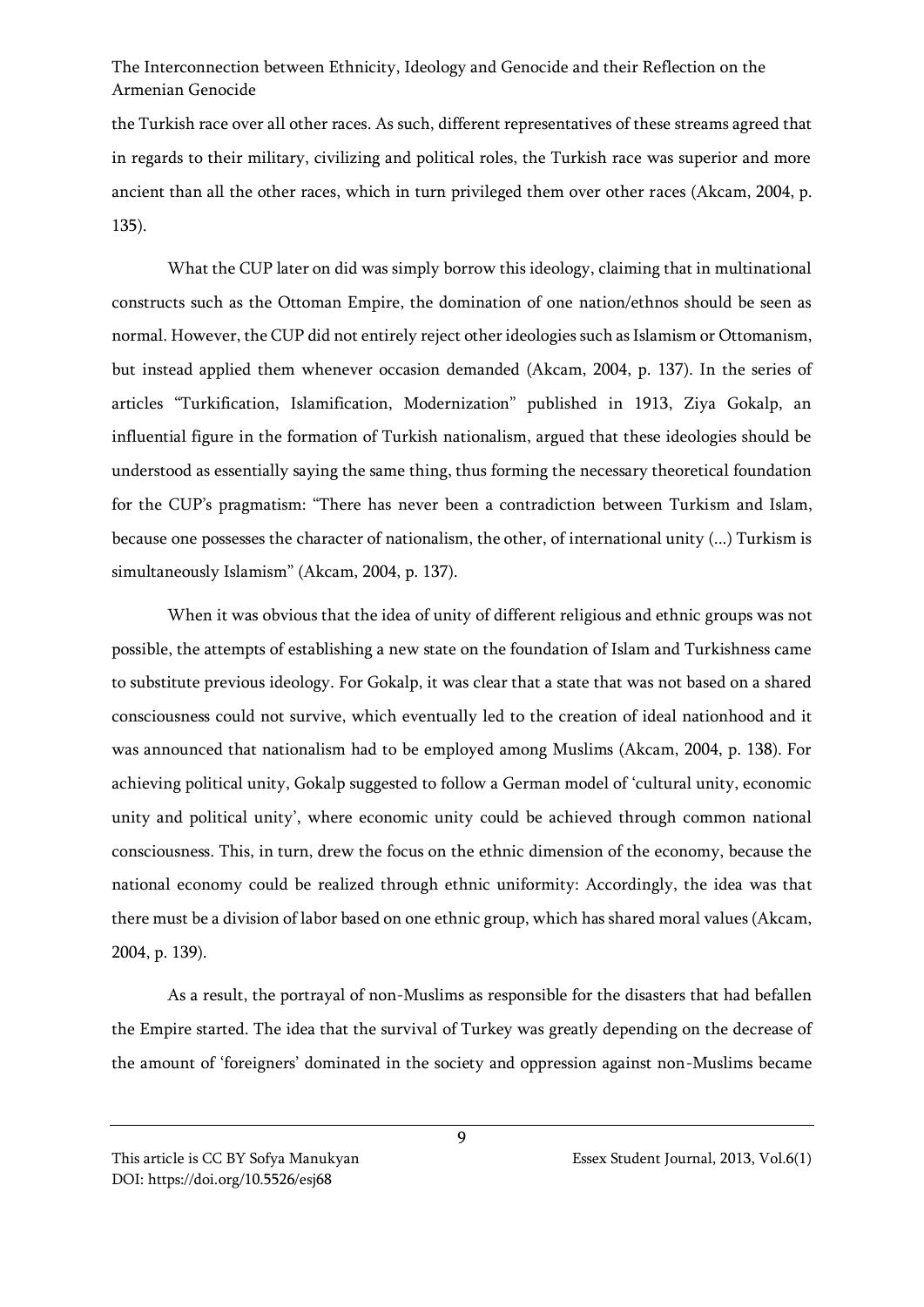an everyday occurrence (Akcam, 2004, p. 140). Muslim- Turkish elements began to employ political force to remove non-Muslims from their economic position and to replace them, and through economic nationalization, non- Muslim subjects and foreigners were eliminated from the market. By implicating large numbers of people via illegal methods of acquisition, the Young Turk government bought the silence and cooperation of the populace as many enriched themselves by misappropriating the forcibly abandoned properties and businesses of the Armenians (Adalian, 2009, p. 66). These measures allowed CUP to clear the markets from non- Muslims and also created lots of income flow for the party's own functionality (Akcam, 2004, p. 143). This step, among others aimed at exterminating non-Muslims in the region, eventually led to the creation of the identity the CUP had long strived for, which in turn gave firm grounds for the creation of the Republic of Turkey.

#### Conclusion

The Armenian Genocide, even though carried out during the First World War, was planned long before 1915. The ideology of transforming the multicultural, multiethnic and multi-religious communities in the region into a more homogenous society was planned the moment it was obvious that the Ottoman Empire needed to undergo structural changes for surviving the pressures from outside and within. The transformation of the country into a modernized and westernized state, which was the only way of survival according to the Young Turks, was viewed by them as possible only through the creation of a homogenous society and in turn, ethnic unity. As a result, ethnic cleansings in the region once again proved that the reasons for crimes against humanity and genocide do not result primarily from authoritarian traditions, politics or economic or technological backwardness, but from the idea of creating a modern nation- state, where ruling powers would have the unanimous support of a given population with shared cultural values, ethnic backgrounds and religious inclinations. As such, the creation of the Republic of Turkey is a clear example of how ethnicity and ideology, when intertwined and used as a tool for obtaining power, can and do lead to genocides.